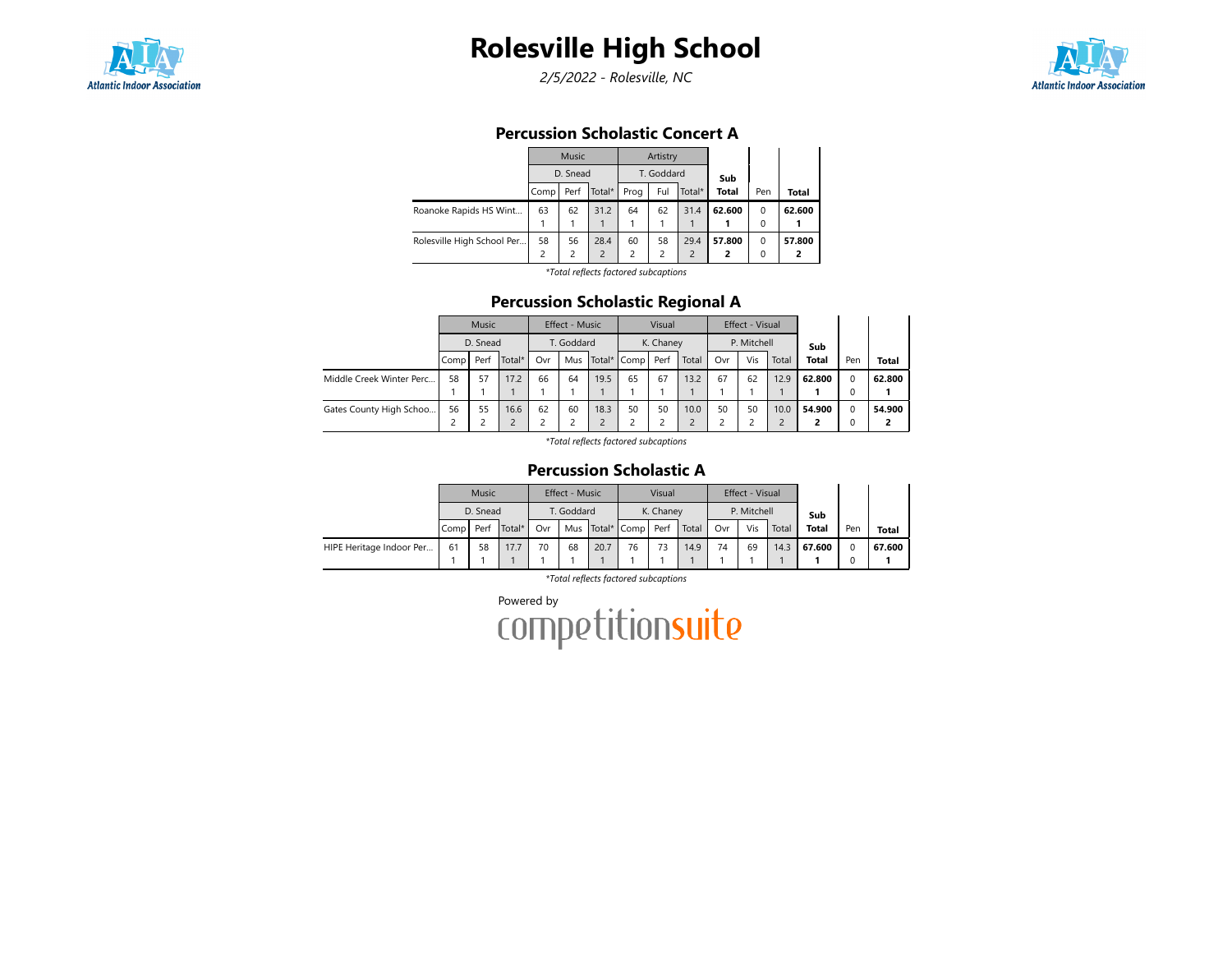

2/5/2022 - Rolesville, NC



## Colorguard Middle School

|                          |     |             | Equipment Analysis   Movement Analysis |     |                    |       |    | Design Analysis |       |     |           |       | <b>General Effect</b> |           |       |       |              |     |        |
|--------------------------|-----|-------------|----------------------------------------|-----|--------------------|-------|----|-----------------|-------|-----|-----------|-------|-----------------------|-----------|-------|-------|--------------|-----|--------|
|                          |     | P. Mitchell |                                        |     | K. Greene          |       |    | J. Lischak      |       |     | J. Potter |       |                       | J. Potter |       |       | Sub          |     |        |
|                          | Voc | Exc         | Total*                                 | Voc | Exc<br>Total* Comp |       |    | Exc             | Total | Rep | Perf      | Total | Rep                   | Perf      | Total | Total | <b>Total</b> | Pen | Total  |
| Apex Friendship Peak Per | 82  |             | 15.75                                  | 80  | 75                 | 15.35 | 80 | 74              | 15.4  | 78  |           | 14.9  | 78                    |           | 14.9  | 29.80 | 76.300       |     | 76.300 |
|                          |     |             |                                        |     |                    |       |    |                 |       |     |           |       |                       |           |       |       |              |     |        |

\*Total reflects factored subcaptions

#### Colorguard Scholastic Regional A2

|                         |                      | <b>Equipment Analysis</b> |                         |                      | <b>Movement Analysis</b> |                         |                      | Design Analysis |                        |                      |                      |                        | <b>General Effect</b> |           |                        |                         |              |                            |             |
|-------------------------|----------------------|---------------------------|-------------------------|----------------------|--------------------------|-------------------------|----------------------|-----------------|------------------------|----------------------|----------------------|------------------------|-----------------------|-----------|------------------------|-------------------------|--------------|----------------------------|-------------|
|                         |                      | P. Mitchell               |                         |                      | K. Greene                |                         |                      | J. Lischak      |                        |                      | J. Potter            |                        |                       | J. Potter |                        |                         | Sub          |                            |             |
|                         | Voc                  | Exc                       | Total*                  | Voc                  | Exc                      | Total*                  | Comp                 | Exc             | Total                  | Rep                  | Perf                 | Total                  | Rep                   | Perf      | Total                  | Total                   | <b>Total</b> | Pen                        | Total       |
| Apex Friendship Blue    | 64<br>4              | 65                        | 12.93<br>3              | 68                   | 68<br>1                  | 13.6                    | 68                   | 66              | 13.4                   | 66                   | 68                   | 13.4                   | 66                    | 68        | 13.4                   | 26.80                   | 66.730       | 0<br>$\overline{c}$        | 66.730      |
| Scotland High School Wi | 70                   | 62<br>4                   | 12.96<br>$\overline{2}$ | 62<br>$\overline{c}$ | 58<br>2                  | 11.88<br>$\overline{c}$ | 58<br>3              | 56<br>3         | 11.4<br>3              | 64<br>3              | 62<br>3              | 12.6<br>3              | 64<br>3               | 62<br>3   | 12.6<br>3              | 25.20<br>$\overline{2}$ | 61.440<br>2  | $\Omega$<br>2              | 61.440<br>2 |
| West Craven High School | 65<br>3              | 63<br>3                   | 12.74<br>4              | 52<br>4              | 52<br>4                  | 10.4<br>$\overline{4}$  | 64<br>$\overline{c}$ | 64<br>2         | 12.8<br>$\overline{2}$ | 63<br>5              | 60<br>5              | 12.3<br>5              | 63<br>5               | 60<br>5   | 12.3<br>5              | 24.60<br>3              | 60.540<br>3. | $\Omega$<br>$\overline{c}$ | 60.540<br>3 |
| Roanoke Rapids HS Wint  | 67<br>2              | 64<br>2                   | 13.01                   | 50<br>5              | 50<br>5                  | 10.0<br>5               | 57<br>4              | 55<br>4         | 11.2<br>4              | 61<br>$\overline{7}$ | 57<br>9              | 11.8<br>$\overline{7}$ | 61<br>7               | 57<br>9   | 11.8<br>$\overline{7}$ | 23.60<br>$\overline{4}$ | 57.810<br>4  | 1.1                        | 56.710<br>4 |
| Green Level High School | 45<br>6              | 40<br>6                   | 8.35<br>6               | 61<br>3              | 57<br>3                  | 11.68<br>3              | 50<br>7              | 52<br>6         | 10.2<br>$\overline{7}$ | 56<br>9              | 58<br>$\overline{7}$ | 11.4<br>9              | 56<br>9               | 58<br>7   | 11.4<br>9              | 22.80<br>5              | 53.030<br>5  | $\Omega$<br>$\overline{c}$ | 53.030<br>5 |
| Green Hope High School  | 41<br>8              | 36<br>9                   | 7.55<br>9               | 48<br>6              | 48<br>6                  | 9.6<br>6                | 53<br>6              | 51<br>7         | 10.4<br>6              | 52<br>11             | 54<br>11             | 10.6<br>11             | 52<br>11              | 54<br>11  | 10.6<br>11             | 21.20<br>6              | 48.750<br>6  | $\Omega$<br>$\overline{c}$ | 48.750<br>6 |
| Wake Forest HS JV Winte | 40<br>q              | 38                        | 7.74<br>8               | 44<br>8              | 44<br>8                  | 8.8<br>8                | 55<br>5              | 53<br>5         | 10.8<br>5              | 51<br>13             | 50<br>13             | 10.1<br>13             | 51<br>13              | 50<br>13  | 10.1<br>13             | 20.20<br>$\overline{7}$ | 47.540<br>7  | $\Omega$<br>2              | 47.540<br>7 |
| South Johnston HS Winte | 43<br>$\overline{7}$ | 37<br>8                   | 7.82<br>$\overline{7}$  | 45<br>$\overline{7}$ | 46<br>$\overline{7}$     | 9.13<br>$\overline{7}$  | 47<br>8              | 44<br>8         | 9.1<br>8               | 50<br>15             | 48<br>15             | 9.8<br>15              | 50<br>15              | 48<br>15  | 9.8<br>15              | 19.60<br>8              | 45.650<br>8  | $\Omega$<br>$\overline{c}$ | 45.650<br>8 |
| Dixon Combined Schools  | 50<br>5              | 42<br>5                   | 8.96<br>5               | 43<br>9              | 38<br>9                  | 7.95<br>9               | 44<br>9              | 36<br>9         | 8.0<br>9               | 45<br>17             | 40<br>17             | 8.5<br>17              | 45<br>17              | 40<br>17  | 8.5<br>17              | 17.00<br>9              | 41.910<br>9  | $\Omega$<br>$\overline{c}$ | 41.910<br>9 |

No Score Available: Northwood HS Winterguard (No Show)

\*Total reflects factored subcaptions

Powered by<br>COMPetitionsuite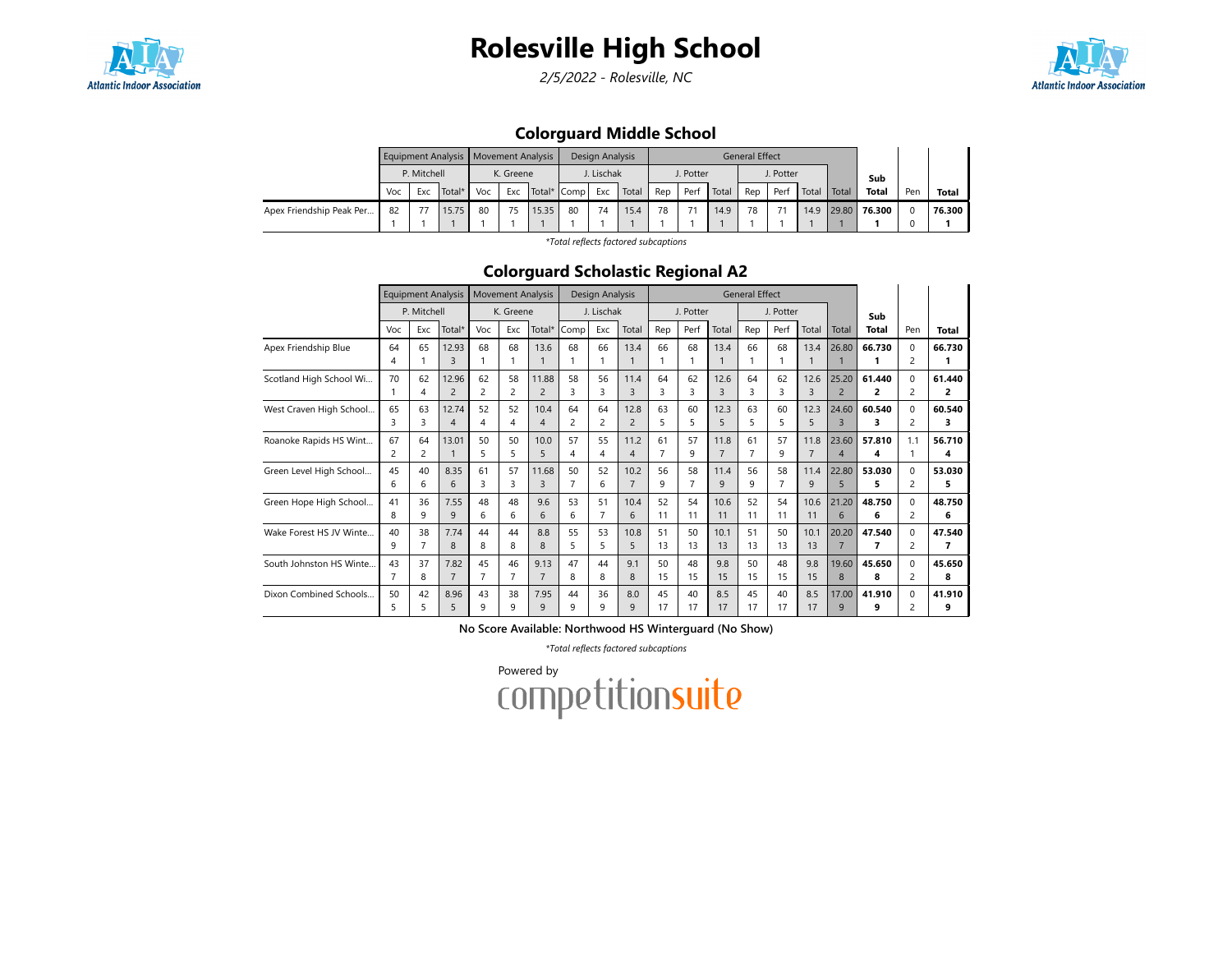

2/5/2022 - Rolesville, NC



# Colorguard Scholastic Regional A1

|                           |     |             | <b>Equipment Analysis</b> |     |           | <b>Movement Analysis</b> |      | Design Analysis |       |     |           |       | <b>General Effect</b> |           |       |       |              |          |              |
|---------------------------|-----|-------------|---------------------------|-----|-----------|--------------------------|------|-----------------|-------|-----|-----------|-------|-----------------------|-----------|-------|-------|--------------|----------|--------------|
|                           |     | P. Mitchell |                           |     | K. Greene |                          |      | J. Lischak      |       |     | J. Potter |       |                       | J. Potter |       |       | Sub          |          |              |
|                           | Voc | Exc         | Total*                    | Voc | Exc       | Total*                   | Comp | Exc             | Total | Rep | Perf      | Total | Rep                   | Perf      | Total | Total | <b>Total</b> | Pen      | <b>Total</b> |
| Rolesville High School Wi | 58  | 55          | 11.21                     | 60  | 59        | 11.87                    | 66   | 65              | 13.1  | 54  | 49        | 10.3  | 54                    | 49        | 10.3  | 20.60 | 56.780       | 0        | 56.780       |
|                           |     |             |                           |     |           |                          |      |                 |       | 3   |           |       |                       |           |       |       |              |          |              |
| East Wake High School W   | 52  | 44          | 9.36                      | 46  | 41        | 8.55                     | 49   | 45              | 9.4   | 55  | 52        | 10.7  | 55                    | 52        | 10.7  | 21.40 | 48.710       | $\Omega$ | 48.710       |
|                           | 3   |             | 3                         |     |           |                          | 3    | 3               |       |     |           |       |                       |           |       |       |              |          |              |
| Sanderson HS Combined     | 55  | 45          | 9.7                       | 49  | 45        | 9.28                     | 54   | 50              | 10.4  | 49  | 42        | 9.1   | 49                    | 42        | 9.1   | 18.20 | 47.580       | $\Omega$ | 47.580       |
|                           |     |             | $\overline{2}$            |     |           |                          |      | $\overline{c}$  |       | 5   |           |       |                       |           | 5     |       |              |          |              |
| Gates County Varsity Win  | 33  | 31          | 6.34                      | 30  | 31        | 6.13                     | 46   | 44              | 9.0   | 33  | 32        | 6.5   | 33                    | 32        | 6.5   | 13.00 | 34.470       |          | 34.470       |
|                           | 4   |             | $\overline{4}$            | 4   | 4         | 4                        | 4    | 4               | 4     |     |           |       |                       |           |       | 4     | 4            |          | 4            |

\*Total reflects factored subcaptions

#### Colorguard Independent Regional A

|                        |     |             |        | Equipment Analysis   Movement Analysis |                                 |       |    | Design Analysis |       |     |           |       | <b>General Effect</b> |           |       |       |        |     |              |
|------------------------|-----|-------------|--------|----------------------------------------|---------------------------------|-------|----|-----------------|-------|-----|-----------|-------|-----------------------|-----------|-------|-------|--------|-----|--------------|
|                        |     | P. Mitchell |        |                                        | K. Greene<br>Exc<br>Total* Comp |       |    | J. Lischak      |       |     | J. Potter |       |                       | J. Potter |       |       | Sub    |     |              |
|                        | Voc | Exc         | Total* | Voc                                    |                                 |       |    | Exc             | Total | Rep | Perf      | Total | Rep                   | Perf      | Total | Total | Total  | Pen | <b>Total</b> |
| Campbell University    | 72  | 69          | 14.01  | 70                                     | 67                              | 13.61 | 69 | 67              | 13.6  | 68  | 69        | 13.7  | 68                    | 69        | 13.7  | 27.40 | 68.620 |     | 68.620       |
|                        |     |             |        |                                        |                                 |       |    |                 |       |     |           |       |                       |           |       |       |        |     |              |
| Cumberland Independent | 66  | 63          | 12.81  | 67                                     | 65                              | 13.14 | 72 | 69              | 14.1  | 64  | 64        | 12.8  | 64                    | 64        | 12.8  | 25.60 | 65.650 |     | 65.650       |
|                        |     |             |        |                                        |                                 |       |    |                 |       |     |           |       |                       |           |       |       |        |     |              |

\*Total reflects factored subcaptions

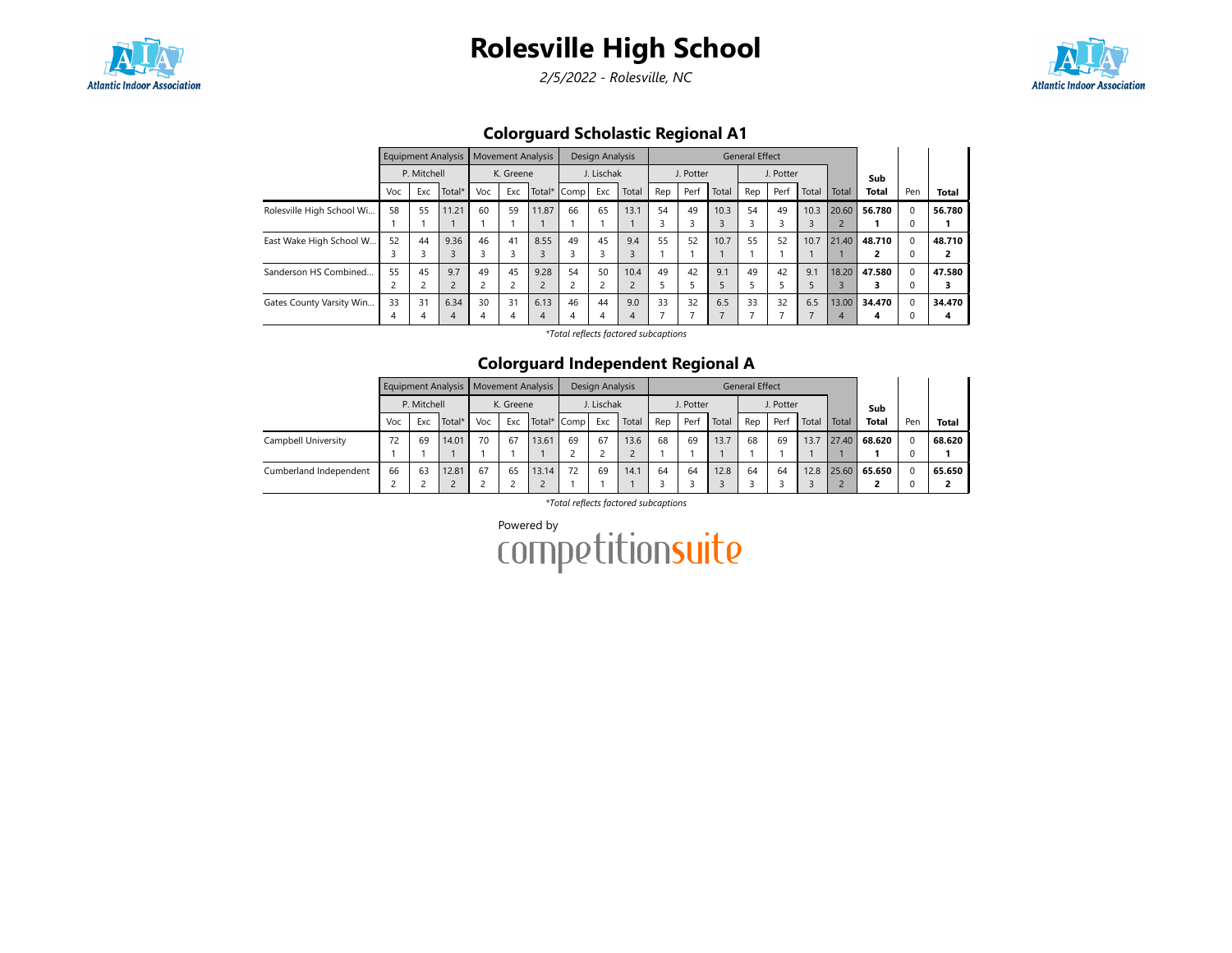

2/5/2022 - Rolesville, NC



## Colorguard Scholastic A3

|                           |     | <b>Equipment Analysis</b> |                |     | <b>Movement Analysis</b> |        |      | Design Analysis |               |     |           |                | <b>General Effect</b> |           |       |                |        |              |        |
|---------------------------|-----|---------------------------|----------------|-----|--------------------------|--------|------|-----------------|---------------|-----|-----------|----------------|-----------------------|-----------|-------|----------------|--------|--------------|--------|
|                           |     | P. Mitchell               |                |     | K. Greene                |        |      | J. Lischak      |               |     | J. Potter |                |                       | J. Potter |       |                | Sub    |              |        |
|                           | Voc | Exc                       | Total*         | Voc | Exc                      | Total* | Comp | Exc             | Total         | Rep | Perf      | Total          | Rep                   | Perf      | Total | Total          | Total  | Pen          | Total  |
| Wake Forest HS Varsity W  | 60  | 55                        | 11.35          | 56  | 58                       | 11.46  | 54   | 53              | 10.7          | 61  | 59        | 12.0           | 61                    | 59        | 12.0  | 24.00          | 57.510 | $\Omega$     | 57.510 |
|                           |     |                           |                | 3   |                          |        | 2    | 2               |               |     |           |                |                       |           |       |                |        | $\Omega$     |        |
| Green Level High School   | 58  | 54                        | 11.08          | 60  | 58                       | 11.74  | 57   | 55              | 11.2          | 58  | 56        | 11.4           | 58                    | 56        | 11.4  | 22.80          | 56.820 | $\Omega$     | 56.820 |
|                           |     | 2                         | $\overline{2}$ |     |                          |        |      |                 |               | 3   | 3         | 3              | З                     |           | 3     | $\overline{c}$ | 2      | $\Omega$     | 2      |
| Cape Fear High School W   | 55  | 51                        | 10.48          | 57  | 53                       | 10.88  | 49   | 46              | 9.5           | 52  | 50        | 10.2           | 52                    | 50        | 10.2  | 20.40          | 51.260 | $\Omega$     | 51.260 |
|                           |     | 3                         | 3              | 2   | 4                        |        | 4    |                 | 4             | 5   | 5         | 5              |                       |           | 5     | 3              |        | 0            | з      |
| Leesville Road HS Winter  | 45  | 40                        | 8.35           | 55  | 54                       | 10.87  | 51   | 48              | 9.9           | 45  | 40        | 8.5            | 45                    | 40        | 8.5   | 17.00          | 46.120 | $\Omega$     | 46.120 |
|                           |     |                           | 4              | 4   | 3                        | 4      | 3    | 3               | 3             | 9   |           | $\overline{7}$ | 9                     |           |       | 4              | 4      | $\Omega$     | 4      |
| Franklinton HS Varsity Wi | 43  | 34                        | 7.43           | 40  | 35                       | 7.35   | 47   | 38              | 8.5           | 47  | 37        | 8.4            | 47                    | 37        | 8.4   | 16.80          | 40.080 | $\Omega$     | 40.080 |
|                           |     | 5                         | 5              | 6   | 6                        | 6      | 5.   | 5               | $\mathcal{L}$ | 7   | 11        | 9              |                       | 11        | 9     | 5              | 5      | <sup>0</sup> | 5      |
| Enloe HS Winterguard      | 40  | 32                        | 6.96           | 41  | 36                       | 7.55   | 45   | 37              | 8.2           | 42  | 39        | 8.1            | 42                    | 39        | 8.1   | 16.20          | 38.910 | $\Omega$     | 38.910 |
|                           | 6   | h                         | 6              |     | 5                        |        | 6    | 6               | 6             | 11  | 9         |                | 11                    | q         | 11    | $\sqrt{2}$     | 6      | C            | 6      |

\*Total reflects factored subcaptions

### Colorguard Scholastic A2

|                           |     |             | Equipment Analysis |     |           | <b>Movement Analysis</b> |             | Design Analysis |       |     |           |       | General Effect |           |       |       |              |          |              |
|---------------------------|-----|-------------|--------------------|-----|-----------|--------------------------|-------------|-----------------|-------|-----|-----------|-------|----------------|-----------|-------|-------|--------------|----------|--------------|
|                           |     | P. Mitchell |                    |     | K. Greene |                          |             | J. Lischak      |       |     | J. Potter |       |                | J. Potter |       |       | Sub          |          |              |
|                           | Voc | Exc         | Total*             | Voc | Exc       |                          | Total* Comp | Exc             | Total | Rep | Perf      | Total | Rep            | Perf      | Total | Total | <b>Total</b> | Pen      | <b>Total</b> |
| Apex Friendship Red       | 66  | 63          | 12.81              | 68  | 69        | 13.73                    | 62          | 60              | 12.2  | 64  | 64        | 12.8  | 64             | 64        | 12.8  | 25.60 | 64.340       | $\Omega$ | 64.340       |
|                           |     |             |                    |     |           |                          |             |                 |       |     |           |       |                |           |       |       |              | $\Omega$ |              |
| Panther Creek Varsity Win | 64  | 61          | 12.41              | 64  | 62        | 12.54                    | 64          | 63              | 12.7  | 65  | 62        | 12.7  | 65             | 62        | 12.7  | 25.40 | 63.050       | $\Omega$ | 63.050       |
|                           | ∽   |             |                    | n   |           |                          |             |                 |       |     |           |       |                |           |       |       |              |          | ∍            |
| Clayton HS Wintequard     | 63  | 58          | 11.95              | 61  | 61        | 12.2                     | 58          | 59              | 11.7  | 54  | 55        | 10.9  | 54             | 55        | 10.9  | 21.80 | 57.650       |          | 57.650       |
|                           |     |             |                    |     |           |                          |             |                 |       |     |           |       |                |           |       |       |              | $\Omega$ |              |

\*Total reflects factored subcaptions

#### Colorguard Scholastic A1

|                         |     |             | Equipment Analysis   Movement Analysis |     |                                 |       |    | Design Analysis |       |     |           |       | <b>General Effect</b> |           |       |       |              |     |              |
|-------------------------|-----|-------------|----------------------------------------|-----|---------------------------------|-------|----|-----------------|-------|-----|-----------|-------|-----------------------|-----------|-------|-------|--------------|-----|--------------|
|                         |     | P. Mitchell |                                        |     | K. Greene<br>Exc<br>Total* Comp |       |    | J. Lischak      |       |     | J. Potter |       |                       | J. Potter |       |       | Sub          |     |              |
|                         | Voc | Exc         | Total*                                 | Voc |                                 |       |    | Exc             | Total | Rep | Perf      | Total | Rep                   | Perf      | Total | Total | <b>Total</b> | Pen | <b>Total</b> |
| Middle Creek HS Varsity | 68  | 65          | 13.21                                  | 74  | 70                              | 14.28 | 68 | 66              | 13.4  | 63  | 58        | 12.1  | 63                    | 58        | 12.1  | 24.20 | 65.090       |     | 65.090       |
|                         |     |             |                                        |     |                                 |       |    |                 |       |     |           |       |                       |           |       |       |              |     |              |
| Green Hope Varsity Wint | 65  | 62          | 12.61                                  |     |                                 | 14.2  | 65 | 65              | 13.0  | 58  | 57        | 11.5  | 58                    | 57        | 11.5  | 23.00 | 62.810       |     | 62.810       |
|                         |     |             |                                        |     |                                 |       |    |                 |       |     |           |       |                       |           |       |       |              |     |              |

\*Total reflects factored subcaptions